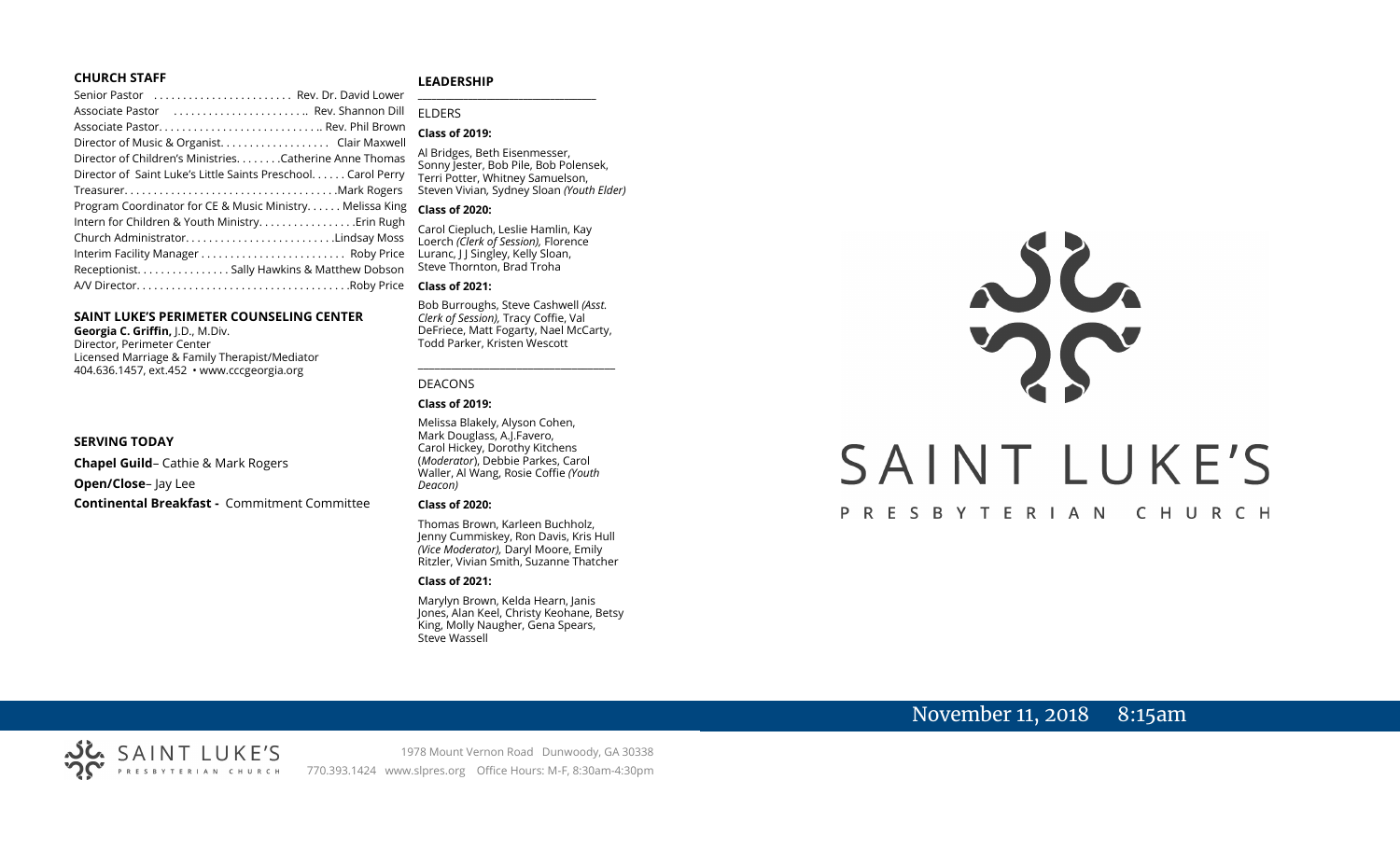

1978 Mount Vernon Road • Dunwoody, Georgia 30338 770.393.1424 • www.slpres.org

# **November 11, 2018**

25th Sunday after Pentecost

# **Liturgical Color:** Green

*Liturgical colors can orient us to the season of the church year and help to engage the sense of sight in worship. Green is used for all other time periods (called Ordinary Time) not marked by a specific festival or season.*

# **SUNDAY SCHEDULE**

8:15am Chapel Communion Service 9:15am Sunday School 10:30am Sanctuary Worship Service *Nursery available at all services and Sunday School.* 

# MISSION

Responding to God's call and empowered by the Holy Spirit, we invite all to join us in knowing, serving, and sharing Jesus Christ here and around the world.

# VISION

To be a beacon of faith, hope, and love– every member an active disciple in Christ's ministry.

**WELCOME, GUESTS!**  We are delighted you are worshipping with us.

**DURING** the Welcome, please print the requested information on the Friendship Pad and pass the Friendship Pad down the pew.

**AFTER** the worship service, please join us outside the Chapel where our Pastors will be available to answer questions and provide you with a loaf of freshly-baked bread.

**FOR MORE** information about our programs, ministries or membership, please contact one of our Pastors at 770.393.1424, or visit our website: slpres.org.

# **THAT ALL MAY WORSHIP**

**ASSISTIVE** hearing devices, large print hymnals, large print bulletins and back cushions are available. Please contact an usher for further assistance.  $\Box$ 

**CHILDREN** are a precious part of our church family, and we welcome them in worship. Worship notebooks and tactile activities are available on the table just outside the Chapel doors. For your convenience, there is a Family Restroom located in the administrative office's hallway, on the first floor, near the main lobby.

## **NEW DATE FOR SLPC FAMILY VOLUNTEER**

**DAY –** Saturday, November 17th, will be Family Volunteer Day at Saint Luke's. Come join in the fun from 9-12am with projects for all ages to help beautify our Mt. Vernon campus. Refreshments and drinks provided. Email J.J. Singley, [thesingleys@gmail.com,](mailto:thesingleys@gmail.com) with any questions.

# **DUNWOODY ELECTRONICS RECYCLING**

**EVENT NOV. 18—** Recycle your televisions, computers, monitors, toasters— anything with a plug. The Dunwoody Electronic Recycling event is **November 18th from 1-4pm**., in the SLPC parking lot. SLPC congregation gets an extra recycling hour from 12-1pm.

**CHRISTMAS POINSETTIAS** —You can help decorate the church *and* honor or remember a loved one by purchasing a poinsettia. Donation envelopes are in the pew boxes. \$15 per plant (please write poinsettias on the memo line). Names will be published in the bulletin on December 16. On January 6, plants may be taken home to enjoy! **We need volunteers to water the poinsettias two days/week Dec. 2—Jan 6.** Questions? Contact Nancy Self, 404.237.6551 or nself@comcast.net.

# **SAVE THE DATE: CHERRY LOG CHRISTMAS CAROL AT 4 pm on DEC 2 in the GREAT**

**HALL—** Charles Dickens' A Christmas Carol with a distinctively Appalachian flair.

# **BULLETIN/HIGHLIGHTS DEADLINES NOVEMBER 12 for:**

Highlights - Nov. 15 & 22 Bulletin - Nov. 18 & 25 **DECEMBER 3 for:** Highlights - Dec. 6, 13, 20, 27, & Jan. 3 Bulletin - Dec. 9, 16, 23, 30, & Jan. 6

# **CHRISTMAS DINNER FOR ALL WOMEN—**

Please join your church friends for the annual Christmas Dinner and Service on **Monday, December 3rd,** hosted by Presbyterian Women (PW). Mingle in the lobby from 6-6:30pm, followed by a delicious dinner prepared by Chef Quentin, and concluding with a meaningful and beautiful candlelight communion service in the sanctuary. It is a lovely and memorable evening and the perfect way to get in the spirit for the Christmas season. **Please sign up in the lobby and invite local family and friends to join you.** You can note if you have a request to be seated with a friend in particular. \$15 per person. Checks can be made out to SL PW. Questions? Contact Stephanie McGoldrick at [tsmcgoldrick@gmail.com](mailto:tsmcgoldrick@gmail.com) or Jenny Troha at [jbtroha@bellsouth.net.](mailto:jbtroha@bellsouth.net)

# **PRESBYTERIAN WOMEN (PW) BAKE SALE** —

Sunday, November 18, delicious mini-loaves on sale in the lobby for \$4 each. Choose from Cranberry- Orange or Pumpkin. Great for Thanksgiving guests and holiday hostess gifts.

**SALVATION ARMY ANGEL TREE** — Angels needed! Make Christmas special for a child or senior in need! Take a name from the Angel Tree, and use the suggestions to purchase items for that child. If you like, partner with another church member or family to purchase gifts. Unwrapped presents should be returned to the lobby by Friday, November 30. If you have questions, please contact Florence Luranc at [FHLuranc@comcast.net](mailto:FHLuranc@comcast.net) or 404-915-3148.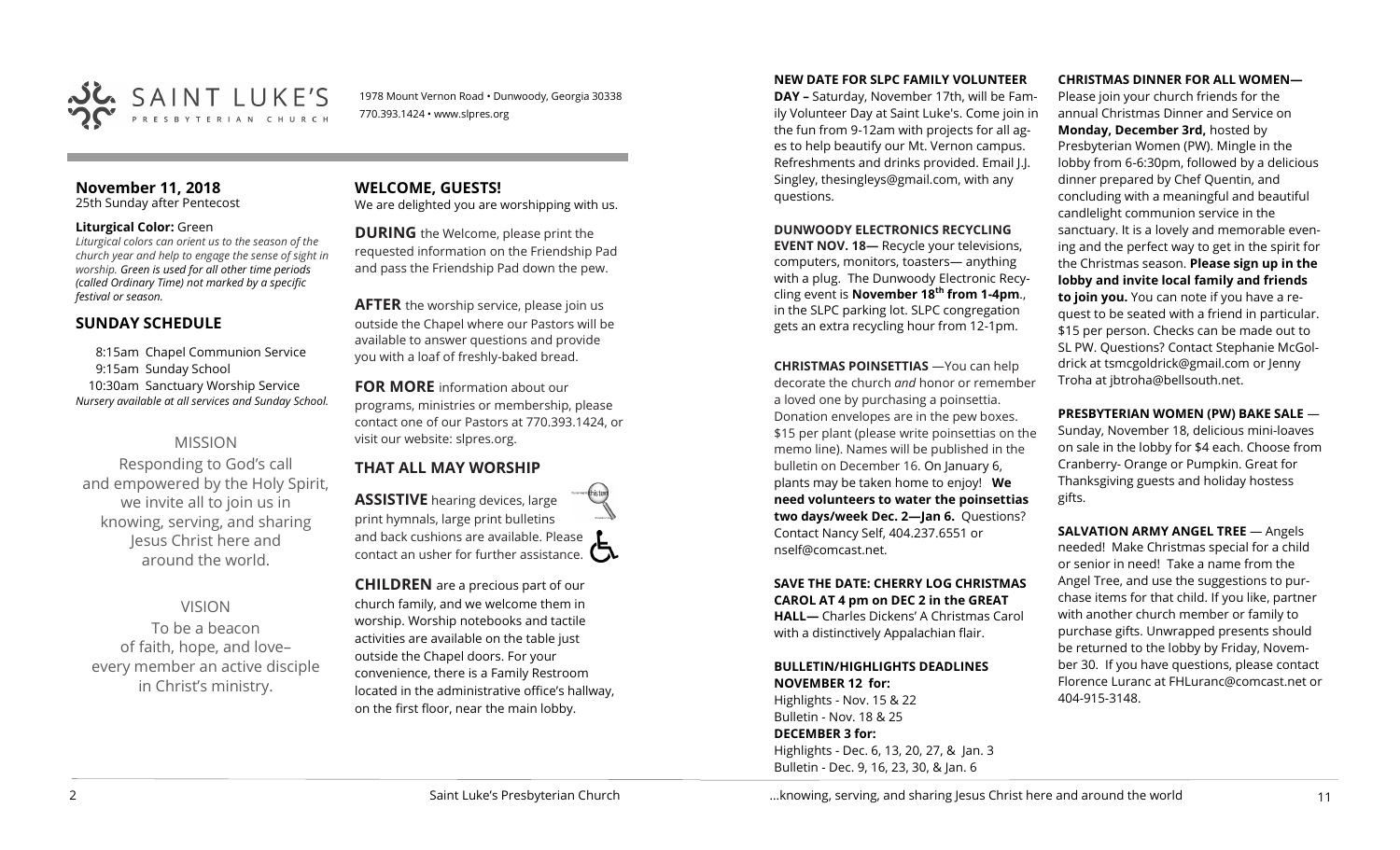# ADULT MINISTRY

**Shannon Dill shannondill@slpres.org / 770.393.1424 ext. 229**   $\_$  ,  $\_$  ,  $\_$  ,  $\_$  ,  $\_$  ,  $\_$  ,  $\_$  ,  $\_$  ,  $\_$  ,  $\_$  ,  $\_$  ,  $\_$  ,  $\_$  ,  $\_$  ,  $\_$  ,  $\_$  ,  $\_$  ,  $\_$  ,  $\_$ 

# **ADULT SUNDAY SCHOOL**

Individual classes have begun. Please see the website for a full description of each class. (http://slpres.org/program-ministries/adult-ministry/sunday-school)

Faith Foundations: Room 232 House to House: Room 203 Seasons of the Spirit: Room 231/233 Soul Food: Room 234/236

# **FRIDAY MORNING MEN'S BIBLE STUDY**

Fellowship and Bible study every Friday from 6:40-8am in the Parlor with Dan Joyce.

# **BIBLE STUDY: "WAYFARERS"**

Come join David, Shannon or Phil as this week's preacher leads a study of the scripture for the upcoming Sunday's worship. Meet on Wednesdays at 10am in the church library.

# MUSIC MINISTRY

**Clair Maxwell clairmaxwell@slpres.org / 770.393.1424 ext. 227**  \_\_\_\_\_\_\_\_\_\_\_\_\_\_\_\_\_\_\_\_\_\_\_\_\_\_\_\_\_\_\_\_\_\_\_\_\_\_\_\_\_\_\_\_\_\_\_\_\_\_\_\_\_\_\_\_\_\_\_\_\_\_\_\_\_\_\_\_\_\_\_\_\_\_\_\_\_\_\_\_\_\_\_\_\_\_\_\_

# **INSTRUMENTALISTS**

Our church orchestra will be participating in worship on the following dates:

December 16 – 10:30 am – Lessons and Carols

# **WESTMINSTER AND CHERUB CHOIRS**

Our children's choirs will be singing on the following dates:

December 16 – 10:30 am – Westminster and Cherub Choirs (Lessons and Carols)

# **In Preparation for Worship**

God be in my head, and in my understanding; God be in my eyes, and in my looking; God be in my mouth, and in my speaking; God be in my heart, and in my thinking; God be at my end, and in my departing. Amen. j

# **Prelude** Children of the Heavenly Father *arr. Cindy Berry*

# **Welcome and Announcements**

*If you are new to Saint Luke's today, welcome, we are so glad you are here! We have a gift of fresh bread we would love to give to you as a token of our gratitude. Please introduce yourself after worship to receive your welcome gift.*

*Please take the time now to fill out the Friendship Pads situated at the end of each pew. Write down your names and pass the pad down the pew, so that you may greet your pew neighbors by name and that we may know you are here.*

# **Call to Worship\***

Leader: Lead a life worthy of Your calling.

- **People: We cannot do this alone, we dare not try this alone,**
	- **so we gather as God's people.**
- Leader: Lead a life filled with the gifts of Your calling,
- **People: And be reminded of the Spirit at work among us!**

**Opening Hymn #409\*** God Is Here

# **Call to Confession\***

Leader: The Lord be with you. **People: And also with you.**  Leader: Let us pray.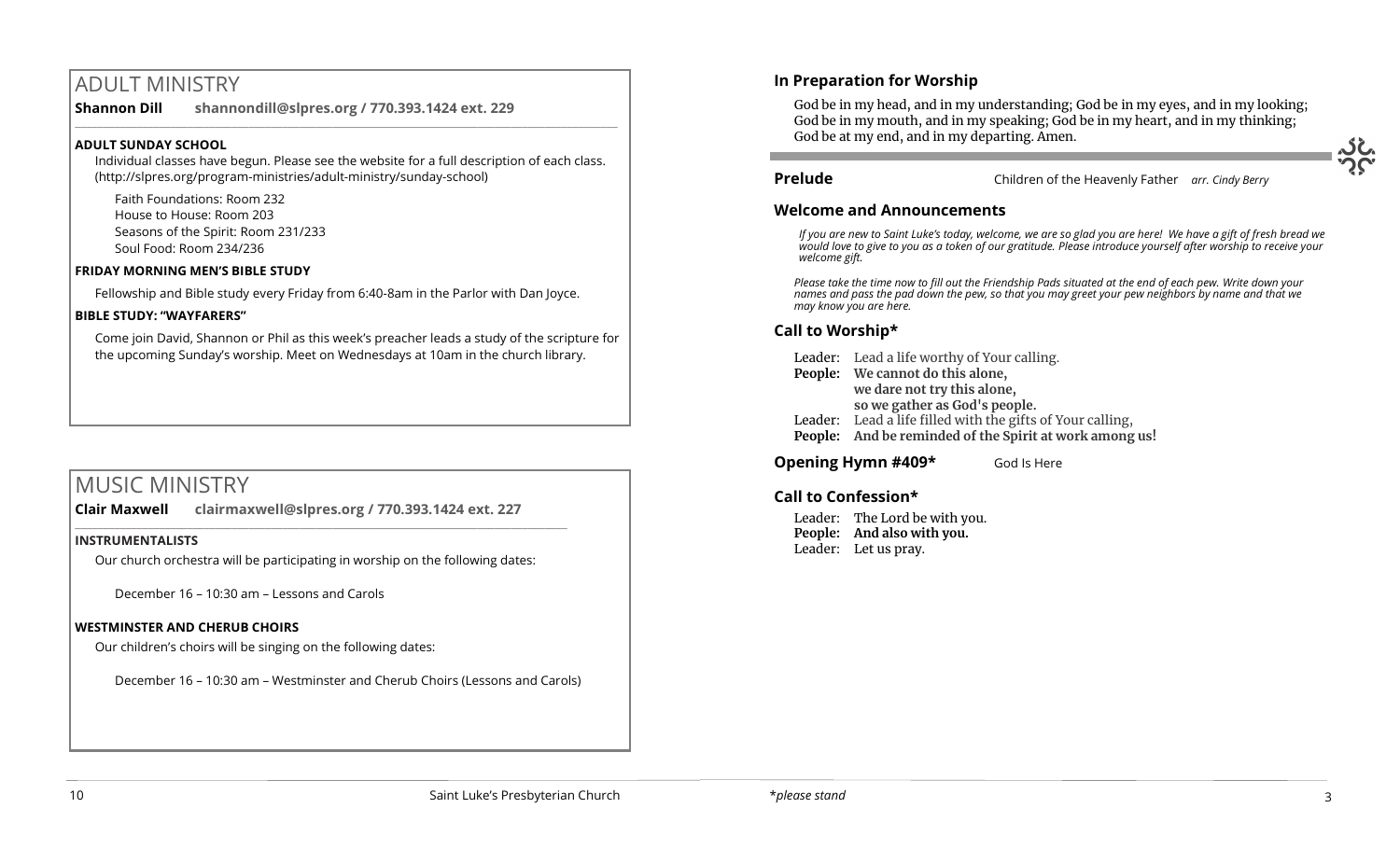# **Prayer of Confession\***

**Good and gracious God, We give thanks for Your constant presence in our lives. And, at the same time, we confess that we are not always as aware of Your presence as we should be. We admit that too frequently, we miss out on the opportunity to tap into Your always present love and share it with others. And so, we boldly ask that You teach us to do justice, to love kindness, and to walk humbly with You in this life. Hear now our silent prayers of confession…** *(Silence is kept for personal reflection.)*

Leader: Lord, in Your mercy. **People: Hear our prayer. Amen.**

# **Assurance of Forgiveness\***

**Song of Praise #582\*** Glory to God

# **Passing the Peace of Christ\***

Leader: May the peace of Christ be with you. **People: And also with you.** 

# **Prayer for Illumination**

# **Scripture Reading** Michah 5:2-5a; 6:6-8 *on pages 865-866 of the Old Testament*

Leader: The Word of the Lord. **People: Thanks be to God.** 

**Tell Us Our Story Catherine Anne Thomas** 

*Children are always welcome to stay in worship. If preferred, parents may take their child(ren) to child care in Room 114.*

**Sermon Example 2 Constant Constant Constant Constant Constant Constant Constant Constant Constant Constant Constant Constant Constant Constant Constant Constant Constant Constant Constant Constant Constant Constant Co** 

# YOUTH MINISTRY

**Phil Brown philbrown@slpres.org / 770.393.1424 ext. 238** 

\_\_\_\_\_\_\_\_\_\_\_\_\_\_\_\_\_\_\_\_\_\_\_\_\_\_\_\_\_\_\_\_\_\_\_\_\_\_\_\_\_\_\_\_\_\_\_\_\_\_\_\_\_\_\_\_\_\_\_\_\_\_\_\_\_\_\_\_\_\_\_\_\_\_\_\_\_\_\_\_\_\_\_\_\_\_\_

## **HERE'S WHAT'S COMING UP IN YOUTH MINISTRY:**

# **NOVEMBER 11**

**Sunday School:** We will meet upstairs in the youth room at **9:15am** 

**Middle School Youth:** We will meet from **5-6:30pm** at the church for mental health chats. Come for a discussion about mental health- what we know, what we want to know, and learn about some resources.

**High School Youth:** We will meet from **7-8:30pm** for mental health chats. Come for dinner and a discussion about mental health- what we know, what we want to know, and learn about some resources. Location will be at the Keel home, 6636 Ridge Moore Dr., Atlanta, GA 30360.

# **FAMILIES WITH COLLEGE STUDENTS**

Each year, Montreat hosts a College Conference, which features engaging keynote speakers, thought provoking workshops, meaningful worship services, and much needed sabbath in the mountains of North Carolina. We are excited to be taking a group to this year's conference, which will be **January 2-5, 2019**! If your college student would like to go, have them register at [https://tinyurl.com/SLCCM19.](https://tinyurl.com/SLCCM19) Don't hesitate to reach out to Erin Rugh (erinrugh@slpres.org) with questions.

# **THANK YOU FAMILY PROMISE VOLUNTEERS!**

We are grateful, once again, to our amazing Family Promise volunteers who helped to make our guests feel at home during their stay at Saint Luke's for the past two weeks!

# **SAINT LUKE'S UPCOMING EVENTS MARK YOUR CALENDAR**

Sunday, November 11 Celebrate the Arts Family Promise Benefit Concert

Sunday, November 18 City of Dunwoody Electronics Recycling Event

Sunday, December 2 Cherry Log Christmas Carol

> Monday, December 3 PW Christmas Dinner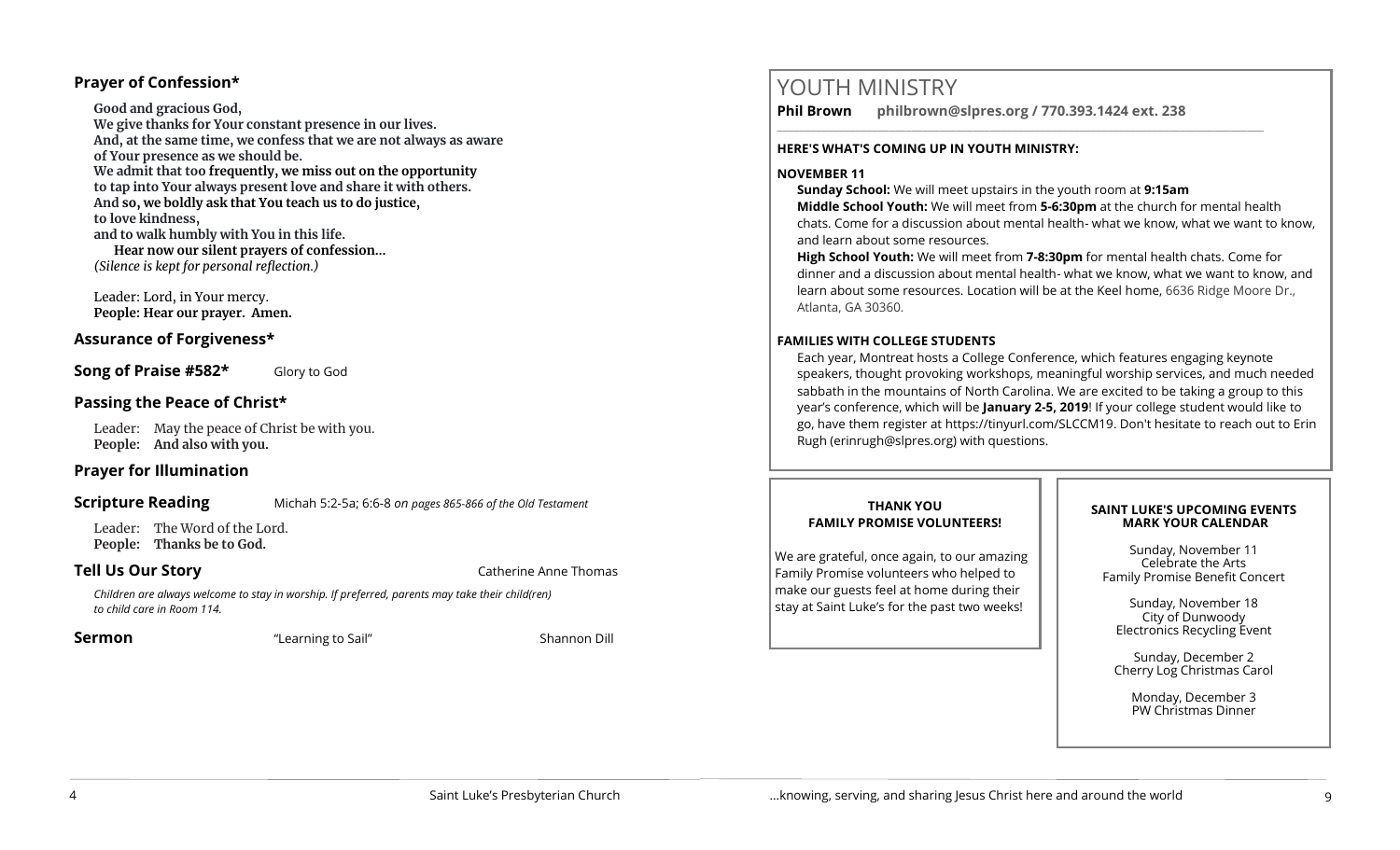# S P L A S H ! CHILDREN'S MINISTRIES

**Catherine Anne Thomas cathomas@slpres.org / 770.393.1424 ext. 228** 

# **REGISTER YOUR CHILDREN ON REALM!**

Please let us know all the important information about each child in your family so we can better serve them with classes and events. Go to the slpres.org home page and look for the Children's Ministry post with details on how to register.

**\_\_\_\_\_\_\_\_\_\_\_\_\_\_\_\_\_\_\_\_\_\_\_\_\_\_\_\_\_\_\_\_\_\_\_\_\_\_\_\_\_\_\_\_\_\_\_\_\_\_\_\_\_\_\_\_\_\_\_\_\_\_\_\_\_\_\_\_\_\_\_\_\_\_\_\_\_\_\_\_\_\_\_\_\_\_\_\_\_\_\_\_\_\_\_\_\_\_\_\_\_\_\_\_\_\_** 

# **BREAKFAST CLUB BEFORE SUNDAY SCHOOL!**

All first through fifth graders are invited to "ease in" to class time from 9:15 to 9:30am in the Sheppard Hall Loft. Come for eye-opening snacks, low-key activities, and conversation with friends and teachers!

# **DECEMBER 2 – HAPPY BIRTHDAY, JESUS, IN THE GREAT HALL**

We'll have a great family project for each household to take home, as well as many smaller ways to remember the meaning of the season. A delicious brunch is included! 9:15am.

# **DECEMBER 20 – LIVE NATIVITY**

Invite your friends to this community favorite! We'll interact with the friendly beasts from the Little Red Barn; see Mary, Joseph, shepherds, kings, angels, and a tiny baby; drink hot chocolate; make s'mores; hear beautiful music and the nativity gospel; and remember the joy and love that one birth brought to our world.

*If you or someone in your family would like to portray a Bethlehem role during the live nativity, please contact Catherine Anne Thomas, [cathomas@slpres.org.](mailto:cathomas@slpres.org)* 

# **DECEMBER 24 – CHRISTMAS EVE FAMILY WORSHIP AT 5:00PM, SANCTUARY**

This worship service, for many of us, is the foundation of our Christmas celebration activities. Led by our own children, it's a sweet and powerful reminder that Christ was born for all.

*All children who attend get to play a part. If, however, your child (Kindergarten or older) would like a special part – either speaking or non-speaking – please email [cathomas@slpres.org](mailto:cathomas@slpres.org) . Participants will rehearse once on December 16. Arrive at 4:00pm on Christmas Eve.* 

# **Affirmation of Faith\*** (from A Brief Statement of Faith)

**We trust in God the Holy Spirit, everywhere the giver and renewer of life. The Spirit justifies us by grace through faith, sets us free to accept ourselves and to love God and neighbor, and binds us together with all believers in the one body of Christ, the Church.** 

**The same Spirit who inspired the prophets and apostles rules our faith and life in Christ through Scripture, engages us through the Word proclaimed, claims us in the waters of baptism, feeds us with the bread of life and the cup of salvation, and calls women and men to all ministries of the Church.** 

**In a broken and fearful world the Spirit gives us courage to pray without ceasing, to witness among all peoples to Christ as Lord and Savior, to unmask idolatries in Church and culture, to hear the voices of peoples long silenced, and to work with others for justice, freedom, and peace.** 

**In gratitude to God, empowered by the Spirit, we strive to serve Christ in our daily tasks and to live holy and joyful lives, even as we watch for God's new heaven and new earth, praying, Come, Lord Jesus!**

# **Moment for Commitment Commitment Price Family Price Family**

# **Offering Invitation**

*Giving is a tangible sign of worship. If you give electronically, there is a blue, laminated, electronic giving card in the pew rack to place in the offering plate as it is passed.*

**Offertory** Savior, Like a Shepherd Lead Us *arr. Bill Wolaver*

*On this Commitment Sunday, you are invited to come forward and place your pledge card and your offering in the basket at the front of the church.*

**Song of Thanksgiving \*** Praise God, from Whom All Blessings Flow

**Praise God from whom all blessings flow, praise God all creatures here below. Praise God above, ye heavenly host, praise Father, Son and Holy Ghost. Amen.**